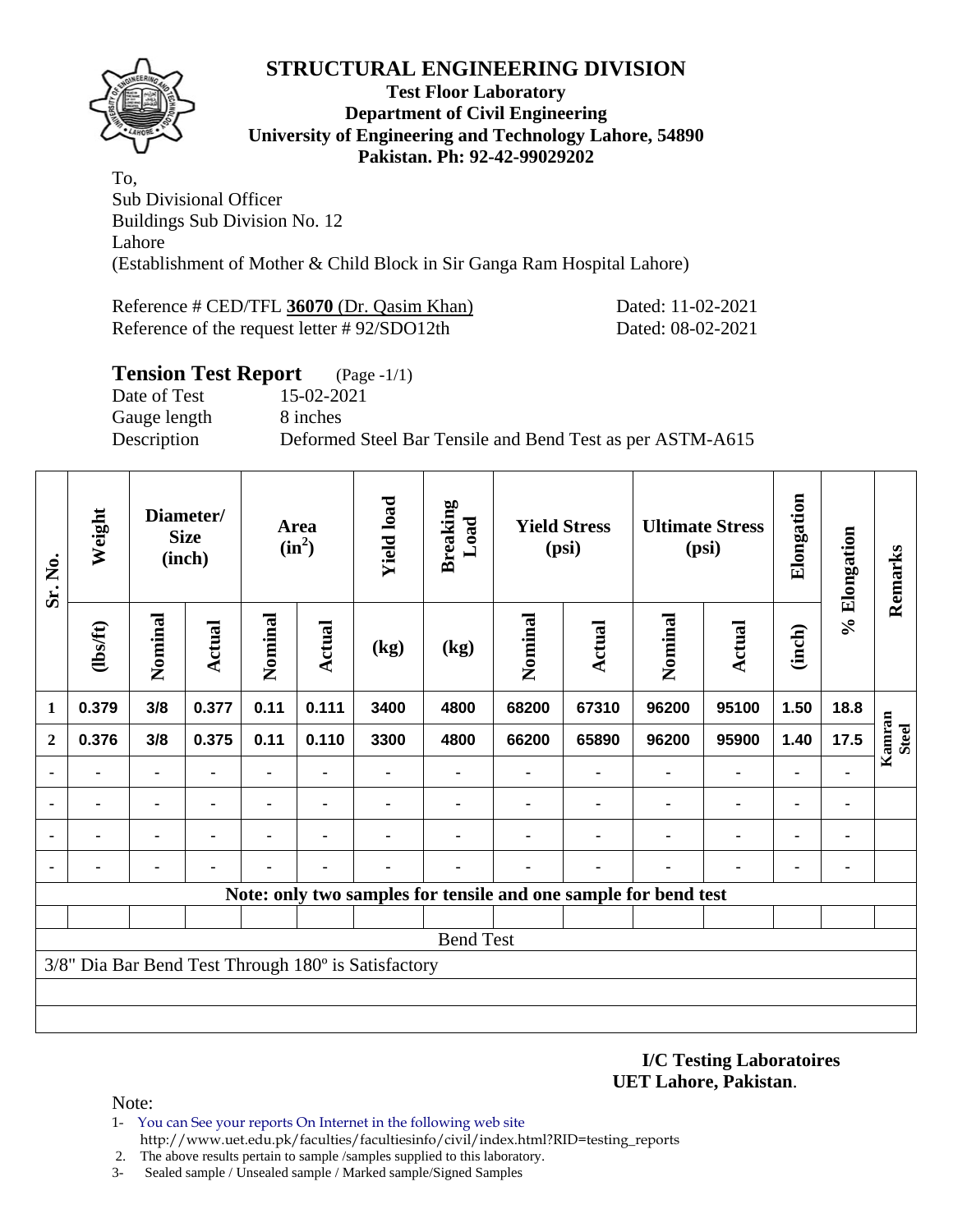

## **Test Floor Laboratory Department of Civil Engineering University of Engineering and Technology Lahore, 54890 Pakistan. Ph: 92-42-99029202**

To, Resident Engineer NESPAK Construction of High Level Bridge over Racy Nullah Tahsil Jand Distrcit Attock

| Reference # CED/TFL 36074 (Dr. Qasim Khan)             | Dated: 11-02-2021 |
|--------------------------------------------------------|-------------------|
| Reference of the request letter #3126/RE/ADP/SUJ/03/37 | Dated: 09-02-2021 |

# **Tension Test Report** (Page – 1/4)

Date of Test 15-02-2021 Gauge length 640 mm Description Steel Strand Tensile Test as per ASTM A-416-94a

| Sr. No.                 | <b>Nominal</b><br><b>Diameter</b> | <b>Nominal</b><br>Weight | <b>Measured</b><br>weight | clause $(6.3)$                     | <b>Yield strength</b> | clause $(6.2)$ | <b>Breaking</b><br>strength | Modulus of<br>Elasticity<br>Young's<br>$\mathbf{E}$ | % Elongation | Remarks / Coil No. |
|-------------------------|-----------------------------------|--------------------------|---------------------------|------------------------------------|-----------------------|----------------|-----------------------------|-----------------------------------------------------|--------------|--------------------|
|                         | (mm)                              | (kg/km)                  | (kg/km)                   | (kg)                               | (kN)                  | (kg)           | (kN)                        | GPa                                                 |              |                    |
| $\mathbf{1}$            | 12.70<br>(1/2")                   | 775.0                    | 788.0                     | 17300                              | 169.71                | 18900          | 185.41                      | 199                                                 | >3.50        | $\mathbf{XX}$      |
| $\boldsymbol{2}$        | 12.70<br>(1/2")                   | 775.0                    | 792.0                     | 17400                              | 170.69                | 18800          | 184.43                      | 198                                                 | >3.50        | $\mathbf{XX}$      |
| $\overline{\mathbf{3}}$ | 12.70<br>(1/2")                   | 775.0                    | 777.0                     | 18400                              | 180.50                | 20000          | 196.20                      | 199                                                 | >3.50        | $\mathbf{XX}$      |
| ۰                       | $\blacksquare$                    |                          |                           | ٠                                  |                       |                |                             | ۰                                                   |              |                    |
|                         |                                   |                          |                           |                                    |                       |                |                             |                                                     |              |                    |
| ٠                       | ۰                                 | ۰                        | ٠                         | ۰                                  |                       |                |                             | ۰                                                   |              |                    |
|                         |                                   |                          |                           | <b>Only three samples for Test</b> |                       |                |                             |                                                     |              |                    |

Note:

1. Modulus of Elasticity is based on nominal steel area of the steel strand vide clause 13.3 of ASTM – A416a

2. Load versus percentage strain graphs are attached

**I/C Testing Laboratoires UET Lahore, Pakistan**.

Note:

1- You can See your reports On Internet in the following web site http://www.uet.edu.pk/faculties/facultiesinfo/civil/index.html?RID=testing\_reports

2. The above results pertain to sample /samples supplied to this laboratory.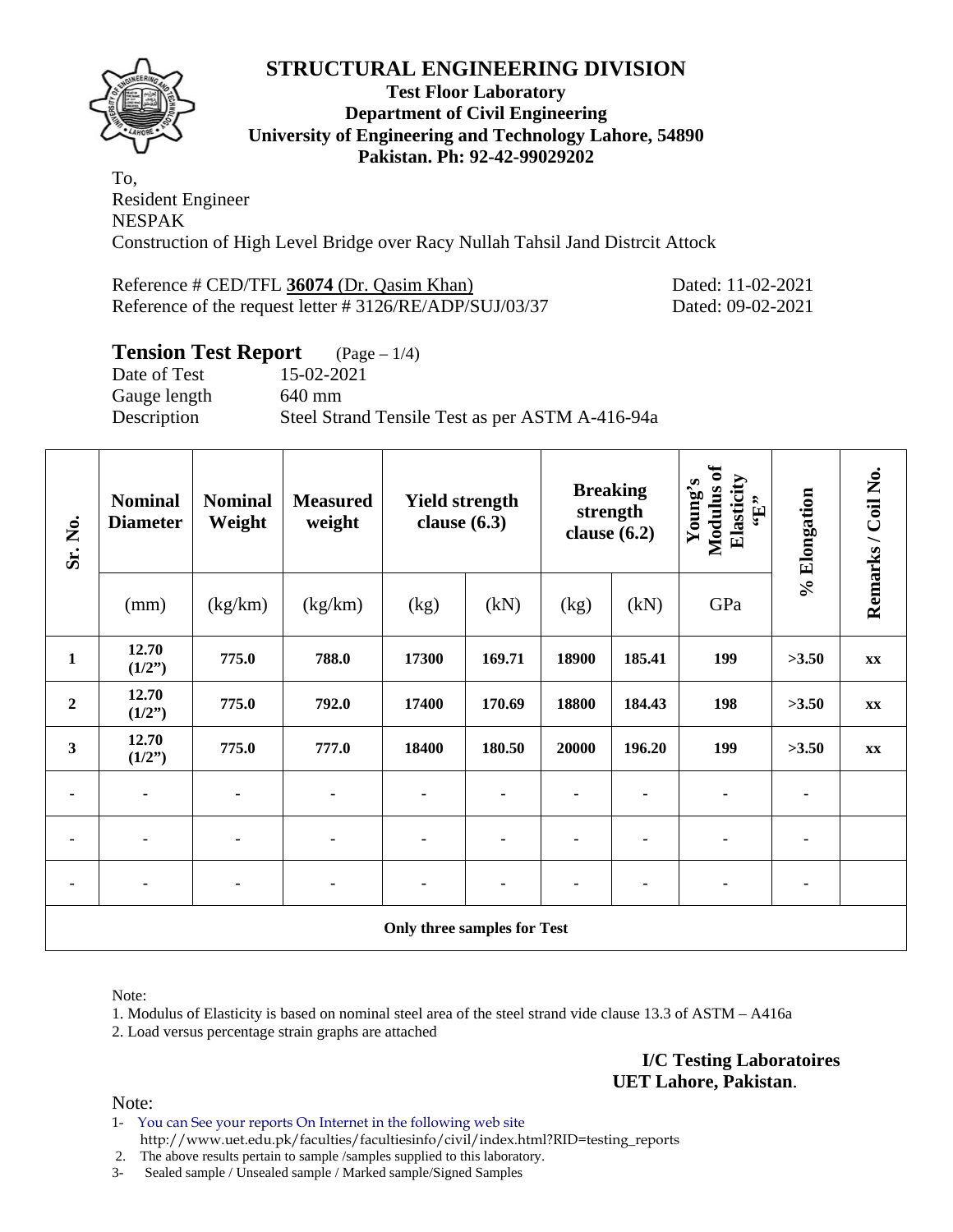

### **Test Floor Laboratory Department of Civil Engineering University of Engineering and Technology Lahore, 54890 Pakistan. Ph: 92-42-99029202**

To, Resident Engineer NESPAK Construction of High Level Bridge over Racy Nullah Tahsil Jand Distrcit Attock

| Reference # CED/TFL 36074 (Dr. Qasim Khan)             | Dated: 11-02-2021 |
|--------------------------------------------------------|-------------------|
| Reference of the request letter #3126/RE/ADP/SUJ/03/37 | Dated: 09-02-2021 |

**Graph** (Page – 2/4)



Stress Strain Relation -- Specimen No. W 1

**I/C Testing Laboratoires UET Lahore, Pakistan**.

#### Note:

1- You can See your reports On Internet in the following web site http://www.uet.edu.pk/faculties/facultiesinfo/civil/index.html?RID=testing\_reports

2. The above results pertain to sample /samples supplied to this laboratory.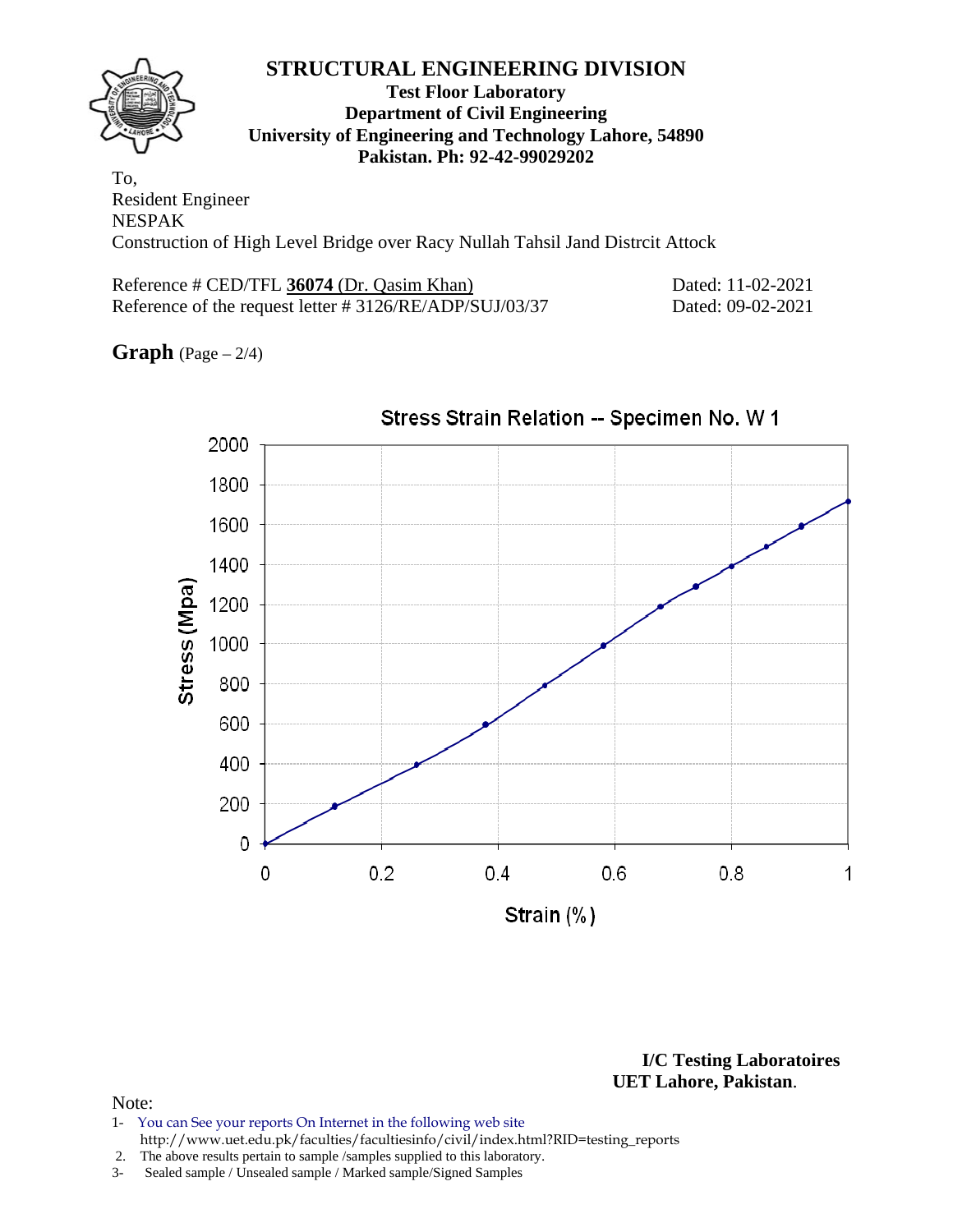

## **Test Floor Laboratory Department of Civil Engineering University of Engineering and Technology Lahore, 54890 Pakistan. Ph: 92-42-99029202**

To, Resident Engineer NESPAK Construction of High Level Bridge over Racy Nullah Tahsil Jand Distrcit Attock

| Reference # CED/TFL 36074 (Dr. Qasim Khan)             | Dated: 11-02-2021 |
|--------------------------------------------------------|-------------------|
| Reference of the request letter #3126/RE/ADP/SUJ/03/37 | Dated: 09-02-2021 |

**Graph** (Page – 3/4)



Stress Strain Relation -- Specimen No. W 2

**I/C Testing Laboratoires UET Lahore, Pakistan**.

#### Note:

1- You can See your reports On Internet in the following web site http://www.uet.edu.pk/faculties/facultiesinfo/civil/index.html?RID=testing\_reports

2. The above results pertain to sample /samples supplied to this laboratory.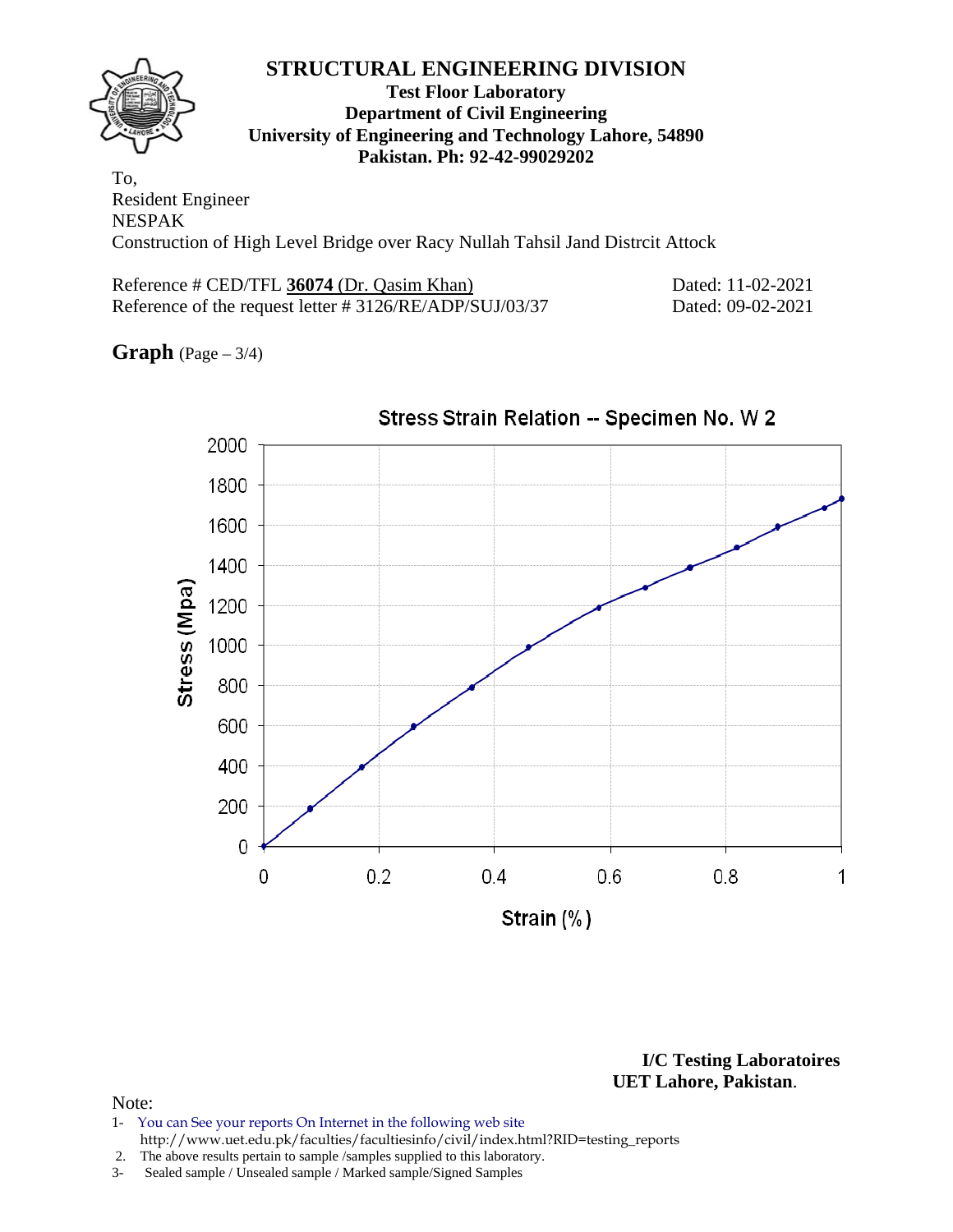

### **Test Floor Laboratory Department of Civil Engineering University of Engineering and Technology Lahore, 54890 Pakistan. Ph: 92-42-99029202**

To, Resident Engineer NESPAK Construction of High Level Bridge over Racy Nullah Tahsil Jand Distrcit Attock

| Reference # CED/TFL 36074 (Dr. Qasim Khan)             | Dated: 11-02-2021 |
|--------------------------------------------------------|-------------------|
| Reference of the request letter #3126/RE/ADP/SUJ/03/37 | Dated: 09-02-2021 |

**Graph** (Page – 4/4)



Stress Strain Relation -- Specimen No. W 3

**I/C Testing Laboratoires UET Lahore, Pakistan**.

#### Note:

- 1- You can See your reports On Internet in the following web site http://www.uet.edu.pk/faculties/facultiesinfo/civil/index.html?RID=testing\_reports
- 2. The above results pertain to sample /samples supplied to this laboratory.
- 3- Sealed sample / Unsealed sample / Marked sample/Signed Samples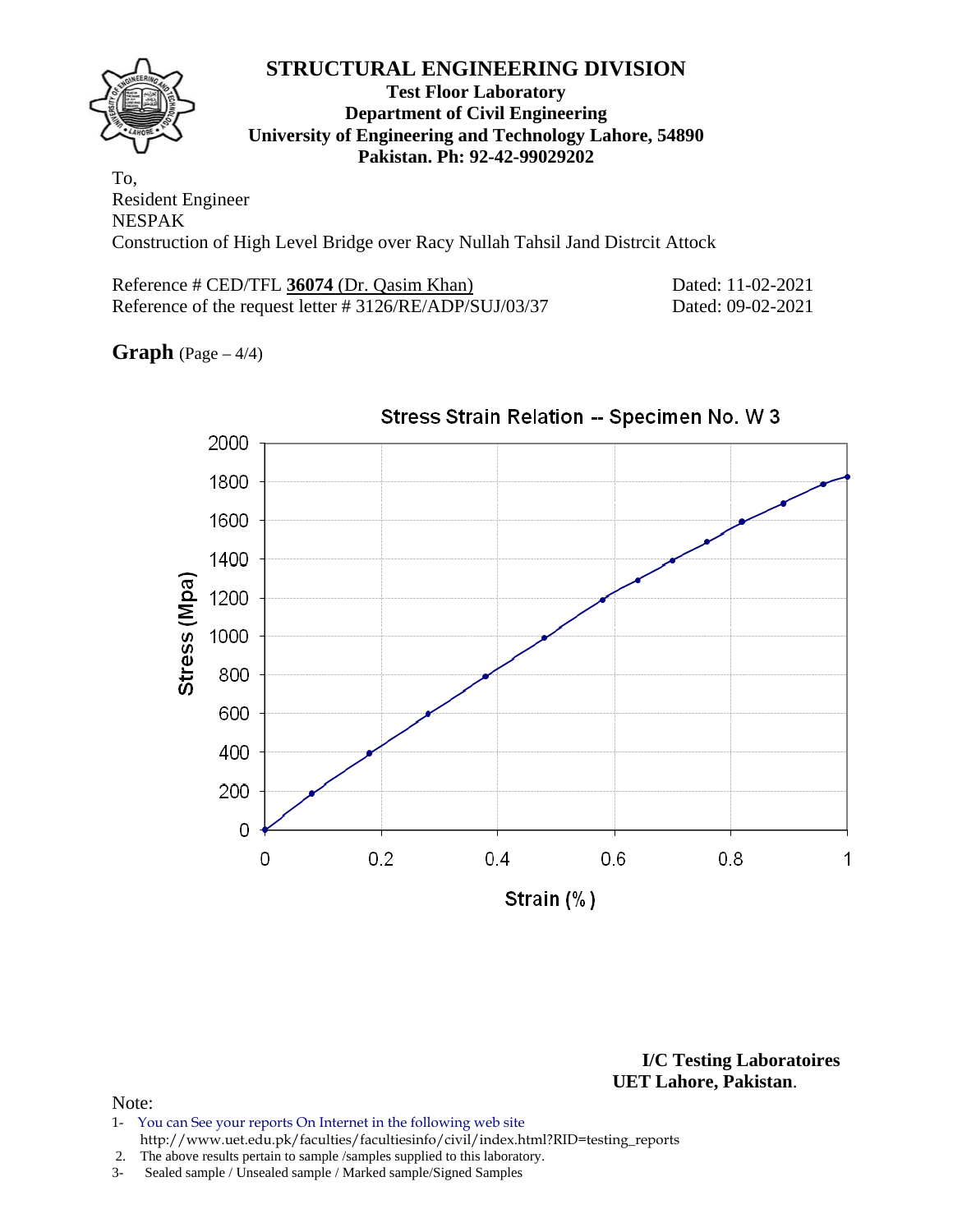

### **Test Floor Laboratory Department of Civil Engineering University of Engineering and Technology Lahore, 54890 Pakistan. Ph: 92-42-99029202**

To, M/S Ittefaq Construction Associates Johar Town, Lahore

| Reference # CED/TFL 36077 (Dr. Qasim Khan) |  |  |
|--------------------------------------------|--|--|
| Reference of the request letter # Nil      |  |  |

Dated: 12-02-2021 Dated: 12-02-2021

## **Tension Test Report** (Page -1/1) Date of Test 15-02-2021 Gauge length 8 inches Description Deformed Steel Bar Tensile Test as per ASTM-A615

| Sr. No.        | Weight         | Diameter/<br>size       |                          |                |                | Area<br>$(in^2)$ |                  | <b>Yield load</b>                       | <b>Breaking</b><br>Load |         | <b>Yield Stress</b><br>(psi) |                | <b>Ultimate Stress</b><br>(psi) | Elongation             | % Elongation | Remarks |
|----------------|----------------|-------------------------|--------------------------|----------------|----------------|------------------|------------------|-----------------------------------------|-------------------------|---------|------------------------------|----------------|---------------------------------|------------------------|--------------|---------|
|                | $\frac{2}{10}$ | Nominal<br>$(\#)$       | <b>Actual</b><br>(inch)  | Nominal        | Actual         | (kg)             | (kg)             | Nominal                                 | Actual                  | Nominal | <b>Actual</b>                | (inch)         |                                 |                        |              |         |
| 1              | 0.376          | $\mathbf{3}$            | 0.375                    | 0.11           | 0.111          | 3700             | 5200             | 74200                                   | 73780                   | 104200  | 103700                       | 1.40           | 17.5                            |                        |              |         |
| $\mathbf{2}$   | 0.373          | $\overline{\mathbf{3}}$ | 0.373                    | 0.11           | 0.110          | 3600             | 5000             | 72200                                   | 72460                   | 100200  | 100700                       | 1.20           | 15.0                            | Kamran<br><b>Steel</b> |              |         |
| $\blacksquare$ |                | $\blacksquare$          | $\blacksquare$           | -              | $\blacksquare$ |                  | ۰                | $\blacksquare$                          | $\blacksquare$          | ٠       | $\blacksquare$               | $\blacksquare$ | $\blacksquare$                  |                        |              |         |
| $\blacksquare$ |                | ۰                       | $\overline{\phantom{a}}$ | $\blacksquare$ | $\blacksquare$ |                  |                  |                                         | $\blacksquare$          | ٠       | ۰                            | ٠              | ۰                               |                        |              |         |
| ٠              |                | ۰                       |                          |                | ٠              | ۰                |                  |                                         |                         | ٠       | ۰                            | ٠              |                                 |                        |              |         |
| ٠              |                | ٠                       |                          |                |                |                  |                  |                                         |                         |         | ۰                            | ۰              |                                 |                        |              |         |
|                |                |                         |                          |                |                |                  |                  | Note: only two samples for tensile test |                         |         |                              |                |                                 |                        |              |         |
|                |                |                         |                          |                |                |                  |                  |                                         |                         |         |                              |                |                                 |                        |              |         |
|                |                |                         |                          |                |                |                  | <b>Bend Test</b> |                                         |                         |         |                              |                |                                 |                        |              |         |
|                |                |                         |                          |                |                |                  |                  |                                         |                         |         |                              |                |                                 |                        |              |         |
|                |                |                         |                          |                |                |                  |                  |                                         |                         |         |                              |                |                                 |                        |              |         |
|                |                |                         |                          |                |                |                  |                  |                                         |                         |         |                              |                |                                 |                        |              |         |

### **I/C Testing Laboratoires UET Lahore, Pakistan**.

Note:

- 1- You can See your reports On Internet in the following web site
- http://www.uet.edu.pk/faculties/facultiesinfo/civil/index.html?RID=testing\_reports 2. The above results pertain to sample /samples supplied to this laboratory.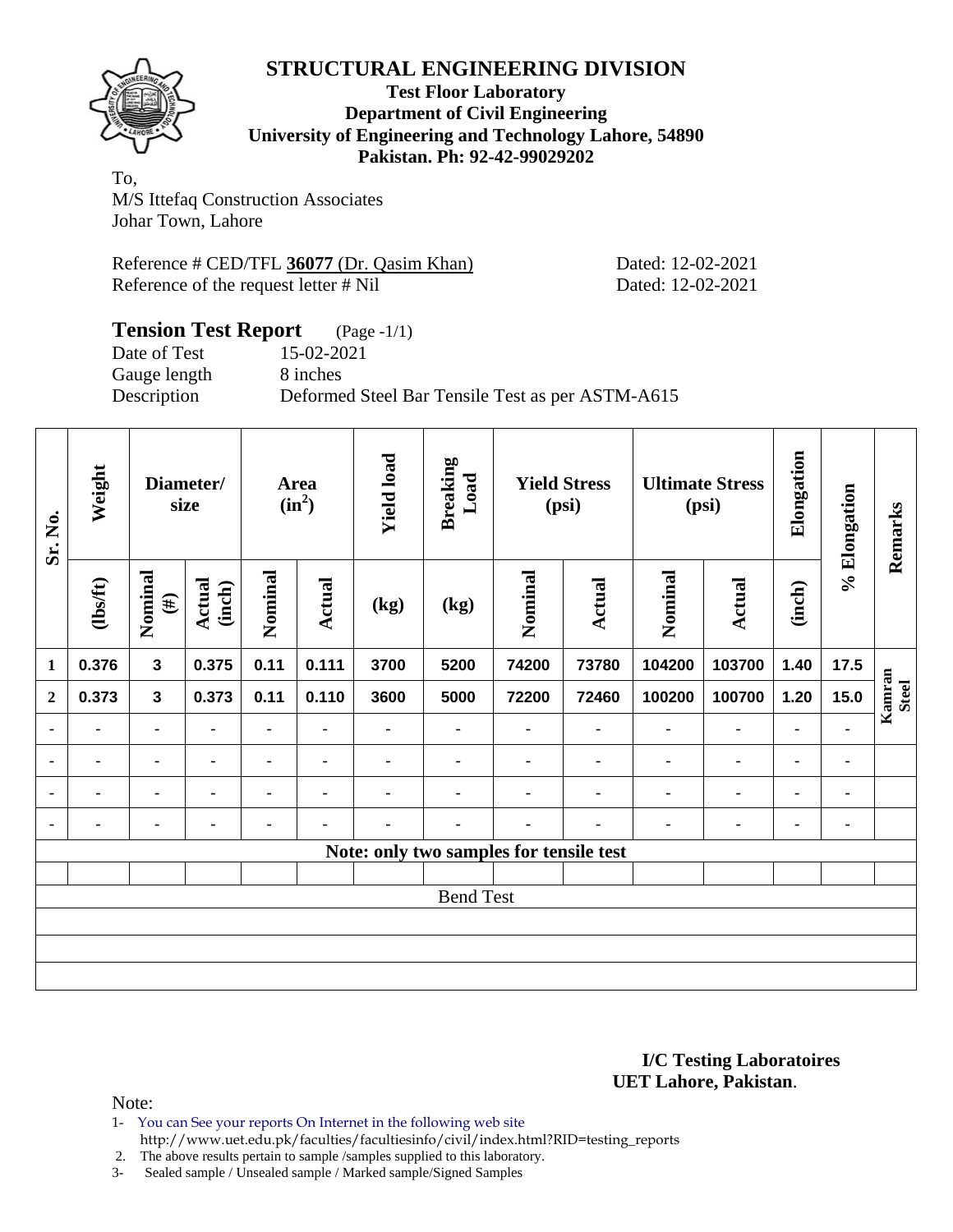

### **Test Floor Laboratory Department of Civil Engineering University of Engineering and Technology Lahore, 54890 Pakistan. Ph: 92-42-99029202**

To, Project Manager Dcon Construction

Allied Bank Limited, Plot no. 172, DD Block, Phase 4, CCA Commercial Area, DHA Lahore

Reference # CED/TFL 36078 (Dr. Qasim Khan) Dated: 12-02-2021 Reference of the request letter # Nil Dated: 11-02-2021

## **Tension Test Report** (Page -1/1) Date of Test 15-02-2021 Gauge length 8 inches Description Deformed Steel Bar Tensile Test as per ASTM-A615

| Sr. No.        | Weight         | Diameter/<br><b>Size</b><br>(inch) |                | Area<br>$(in^2)$ |                | <b>Yield load</b> | <b>Breaking</b><br>Load                | <b>Yield Stress</b><br>(psi) |                | <b>Ultimate Stress</b><br>(psi) |                | Elongation | % Elongation   | Remarks |
|----------------|----------------|------------------------------------|----------------|------------------|----------------|-------------------|----------------------------------------|------------------------------|----------------|---------------------------------|----------------|------------|----------------|---------|
|                | $\frac{2}{10}$ | Nominal                            | <b>Actual</b>  | Nominal          | Actual         | (kg)              | (kg)                                   | Nominal                      | <b>Actual</b>  | Nominal                         | Actual         | (inch)     |                |         |
| $\mathbf{1}$   | 0.380          | 3/8                                | 0.377          | 0.11             | 0.112          | 3100              | 4200                                   | 62200                        | 61160          | 84200                           | 82900          | 1.50       | 18.8           |         |
| $\blacksquare$ | ۰              | ۰                                  |                | ۰                |                | ۰                 | ۰                                      |                              | $\blacksquare$ | $\blacksquare$                  | ۰              | ٠          |                |         |
| $\blacksquare$ | -              |                                    |                | ٠                | $\blacksquare$ | $\blacksquare$    | $\blacksquare$                         |                              | ٠              | $\blacksquare$                  | $\blacksquare$ | ۰          |                |         |
| $\blacksquare$ | $\blacksquare$ |                                    | $\blacksquare$ | ۰                | $\blacksquare$ | ۰                 | $\blacksquare$                         |                              | ٠              | $\blacksquare$                  | $\blacksquare$ | ۰          | $\blacksquare$ |         |
| ٠              |                |                                    |                |                  | ٠              |                   |                                        |                              |                |                                 | ٠              | ٠          | ٠              |         |
| $\blacksquare$ |                | ۰                                  |                |                  | $\blacksquare$ | ÷                 |                                        |                              |                |                                 | $\blacksquare$ | ۰          | ٠              |         |
|                |                |                                    |                |                  |                |                   | Note: only one sample for tensile test |                              |                |                                 |                |            |                |         |
|                |                |                                    |                |                  |                |                   |                                        |                              |                |                                 |                |            |                |         |
|                |                |                                    |                |                  |                |                   | <b>Bend Test</b>                       |                              |                |                                 |                |            |                |         |
|                |                |                                    |                |                  |                |                   |                                        |                              |                |                                 |                |            |                |         |
|                |                |                                    |                |                  |                |                   |                                        |                              |                |                                 |                |            |                |         |
|                |                |                                    |                |                  |                |                   |                                        |                              |                |                                 |                |            |                |         |

**I/C Testing Laboratoires UET Lahore, Pakistan**.

Note:

1- You can See your reports On Internet in the following web site http://www.uet.edu.pk/faculties/facultiesinfo/civil/index.html?RID=testing\_reports

2. The above results pertain to sample /samples supplied to this laboratory.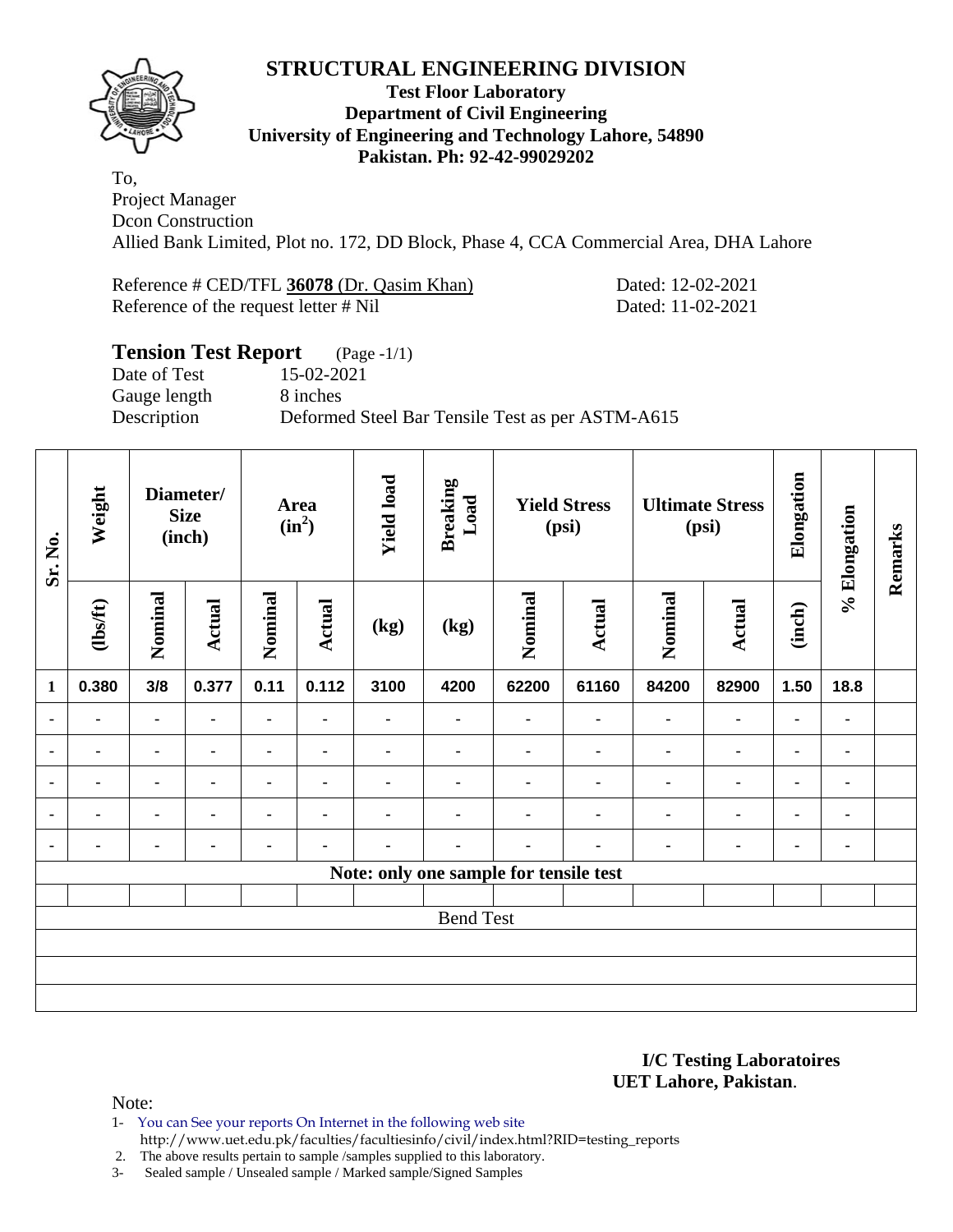

### **Test Floor Laboratory Department of Civil Engineering University of Engineering and Technology Lahore, 54890 Pakistan. Ph: 92-42-99029202**

To, Ali Abbas H. No. B-13/730, Chah Beri Wala, Gujrat (Ayaz Khan)

| Reference # CED/TFL 36079 (Dr. Qasim Khan) |
|--------------------------------------------|
| Reference of the request letter # Nil      |

Dated: 12-02-2021 Dated: 12-02-2021

# **Tension Test Report** (Page -1/1) Date of Test 15-02-2021 Gauge length 8 inches Description Deformed Steel Bar Tensile Test as per ASTM-A615

| Sr. No.        | Weight         |                | Diameter/<br><b>Size</b><br>(inch) | Area<br>$(in^2)$ |                | <b>Yield load</b><br><b>Breaking</b><br>Load |                                        | <b>Yield Stress</b><br>(psi) |                | <b>Ultimate Stress</b><br>(psi) |                | Elongation | % Elongation | Remarks                   |
|----------------|----------------|----------------|------------------------------------|------------------|----------------|----------------------------------------------|----------------------------------------|------------------------------|----------------|---------------------------------|----------------|------------|--------------|---------------------------|
|                | (lbs/ft)       | Nominal        | Actual                             | Nominal          | Actual         | (kg)                                         | (kg)                                   | Nominal                      | Actual         | Nominal                         | Actual         | (inch)     |              |                           |
| $\mathbf{1}$   | 0.372          | 3/8            | 0.373                              | 0.11             | 0.109          | 3500                                         | 5300                                   | 70200                        | 70530          | 106200                          | 106900         | 1.10       | 13.8         |                           |
| $\blacksquare$ | $\blacksquare$ | ۰              | $\blacksquare$                     | $\blacksquare$   |                | ۰                                            | $\blacksquare$                         |                              | $\blacksquare$ | ٠                               | $\blacksquare$ | ۰          | ٠            | Islamabad<br><b>Steel</b> |
| ٠              | ۰              | ۰              |                                    | ۰                | ٠              | $\blacksquare$                               |                                        |                              | ٠              | ٠                               | ۰              | ۰          |              |                           |
| ٠              | ۰              | $\blacksquare$ | ۰                                  | ۰                | $\blacksquare$ | ۰                                            | ۰                                      |                              | ٠              | ٠                               | $\blacksquare$ |            | ٠            |                           |
| ٠              |                | ٠              |                                    |                  | $\blacksquare$ |                                              |                                        |                              | ٠              | $\blacksquare$                  | ۰              | ۰          | ٠            |                           |
| ٠              |                | ۰              |                                    |                  | ٠              |                                              | ۰                                      |                              |                |                                 | ۰              | ۰          | ٠            |                           |
|                |                |                |                                    |                  |                |                                              | Note: only one sample for tensile test |                              |                |                                 |                |            |              |                           |
|                |                |                |                                    |                  |                |                                              |                                        |                              |                |                                 |                |            |              |                           |
|                |                |                |                                    |                  |                |                                              | <b>Bend Test</b>                       |                              |                |                                 |                |            |              |                           |
|                |                |                |                                    |                  |                |                                              |                                        |                              |                |                                 |                |            |              |                           |
|                |                |                |                                    |                  |                |                                              |                                        |                              |                |                                 |                |            |              |                           |
|                |                |                |                                    |                  |                |                                              |                                        |                              |                |                                 |                |            |              |                           |

**I/C Testing Laboratoires UET Lahore, Pakistan**.

Note:

1- You can See your reports On Internet in the following web site http://www.uet.edu.pk/faculties/facultiesinfo/civil/index.html?RID=testing\_reports

2. The above results pertain to sample /samples supplied to this laboratory.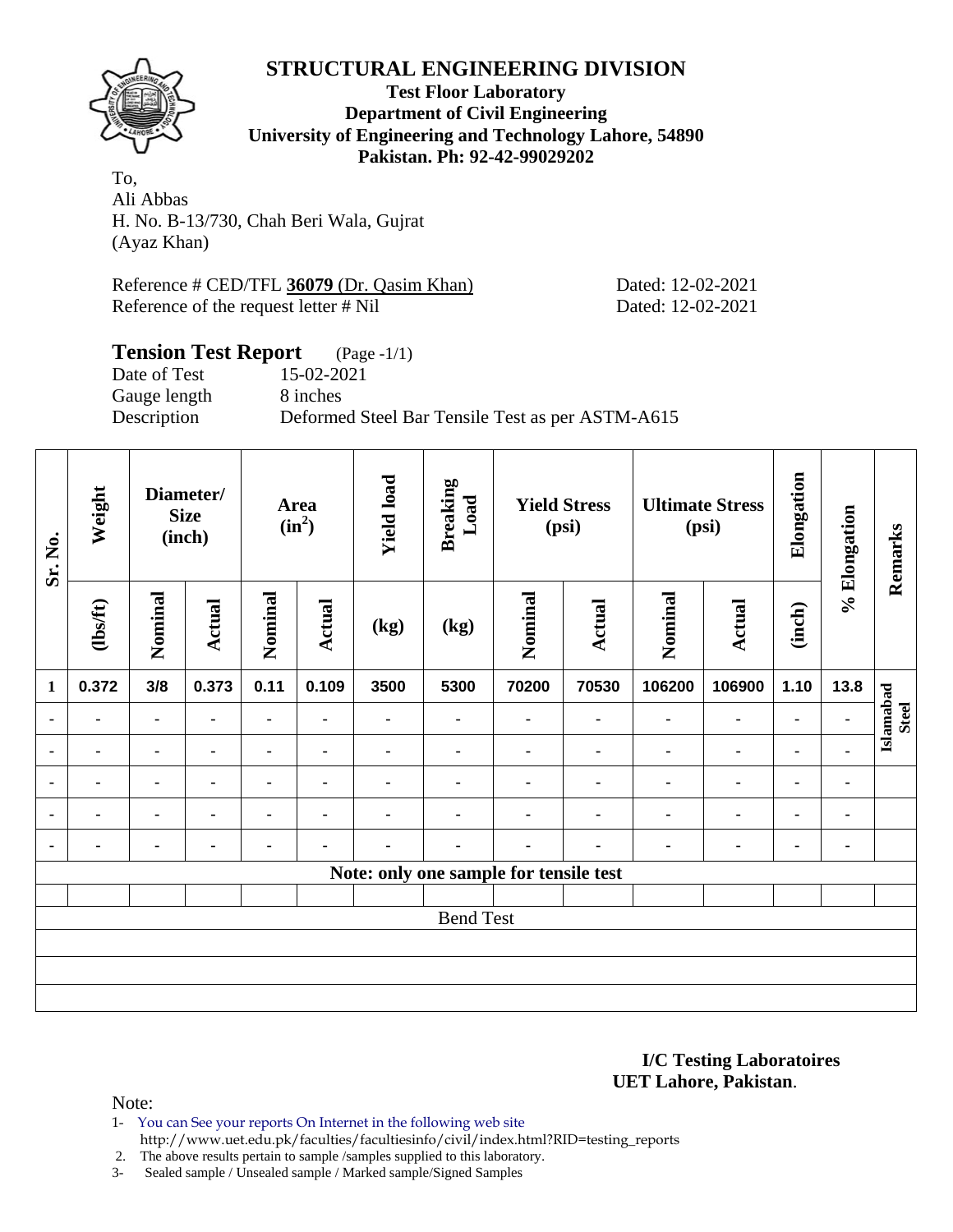

### **Test Floor Laboratory Department of Civil Engineering University of Engineering and Technology Lahore, 54890 Pakistan. Ph: 92-42-99029202**

To, Engr. Mustehson Ali Khan Flag Square Builder Palace Mall Eithad Town Lahore

Reference # CED/TFL **36080** (Dr. Usman Akmal) Dated: 12-02-2021 Reference of the request letter # FBS/03/ST Dated: 12-02-2021

# **Tension Test Report** (Page -1/1)

Date of Test 15-02-2021 Gauge length 8 inches

Description Deformed Steel Bar Tensile and Bend Test as per ASTM-A615

| Sr. No.                                                         | Weight  | Diameter/<br>size       |                  | Area<br>$(in^2)$ |                | <b>Yield load</b> | <b>Breaking</b><br>Load | <b>Yield Stress</b><br>(psi) |                | <b>Ultimate Stress</b><br>(psi) |                | Elongation     | % Elongation   | Remarks |
|-----------------------------------------------------------------|---------|-------------------------|------------------|------------------|----------------|-------------------|-------------------------|------------------------------|----------------|---------------------------------|----------------|----------------|----------------|---------|
|                                                                 | (1bsft) | Nominal<br>$(\#)$       | Actual<br>(inch) | Nominal          | <b>Actual</b>  | (kg)              | (kg)                    | Nominal                      | <b>Actual</b>  | Nominal                         | <b>Actual</b>  | (inch)         |                |         |
| 1                                                               | 0.380   | $\mathbf{3}$            | 0.377            | 0.11             | 0.112          | 3500              | 4800                    | 70200                        | 69000          | 96200                           | 94700          | 1.10           | 13.8           |         |
| $\mathbf{2}$                                                    | 0.377   | $\overline{\mathbf{3}}$ | 0.376            | 0.11             | 0.111          | 3400              | 4800                    | 68200                        | 67580          | 96200                           | 95400          | 1.30           | 16.3           |         |
|                                                                 | ۰       | $\blacksquare$          | $\blacksquare$   | -                | $\blacksquare$ |                   |                         |                              | ۰              | $\blacksquare$                  | $\blacksquare$ | $\blacksquare$ |                |         |
|                                                                 |         | $\blacksquare$          |                  |                  |                |                   |                         |                              |                |                                 | ۰              | ٠              |                |         |
| ٠                                                               |         | ٠                       |                  |                  |                |                   |                         |                              |                |                                 | $\blacksquare$ | ۰              |                |         |
| $\blacksquare$                                                  |         | ۰                       | ٠                |                  |                |                   |                         |                              | $\blacksquare$ | ٠                               | $\blacksquare$ | ۰              | $\blacksquare$ |         |
| Note: only two samples for tensile and one sample for bend test |         |                         |                  |                  |                |                   |                         |                              |                |                                 |                |                |                |         |
|                                                                 |         |                         |                  |                  |                |                   |                         |                              |                |                                 |                |                |                |         |
| <b>Bend Test</b>                                                |         |                         |                  |                  |                |                   |                         |                              |                |                                 |                |                |                |         |
| #3 Bar Bend Test Through 180° is Satisfactory                   |         |                         |                  |                  |                |                   |                         |                              |                |                                 |                |                |                |         |
|                                                                 |         |                         |                  |                  |                |                   |                         |                              |                |                                 |                |                |                |         |
|                                                                 |         |                         |                  |                  |                |                   |                         |                              |                |                                 |                |                |                |         |

**I/C Testing Laboratoires UET Lahore, Pakistan**.

Note:

1- You can See your reports On Internet in the following web site http://www.uet.edu.pk/faculties/facultiesinfo/civil/index.html?RID=testing\_reports

2. The above results pertain to sample /samples supplied to this laboratory.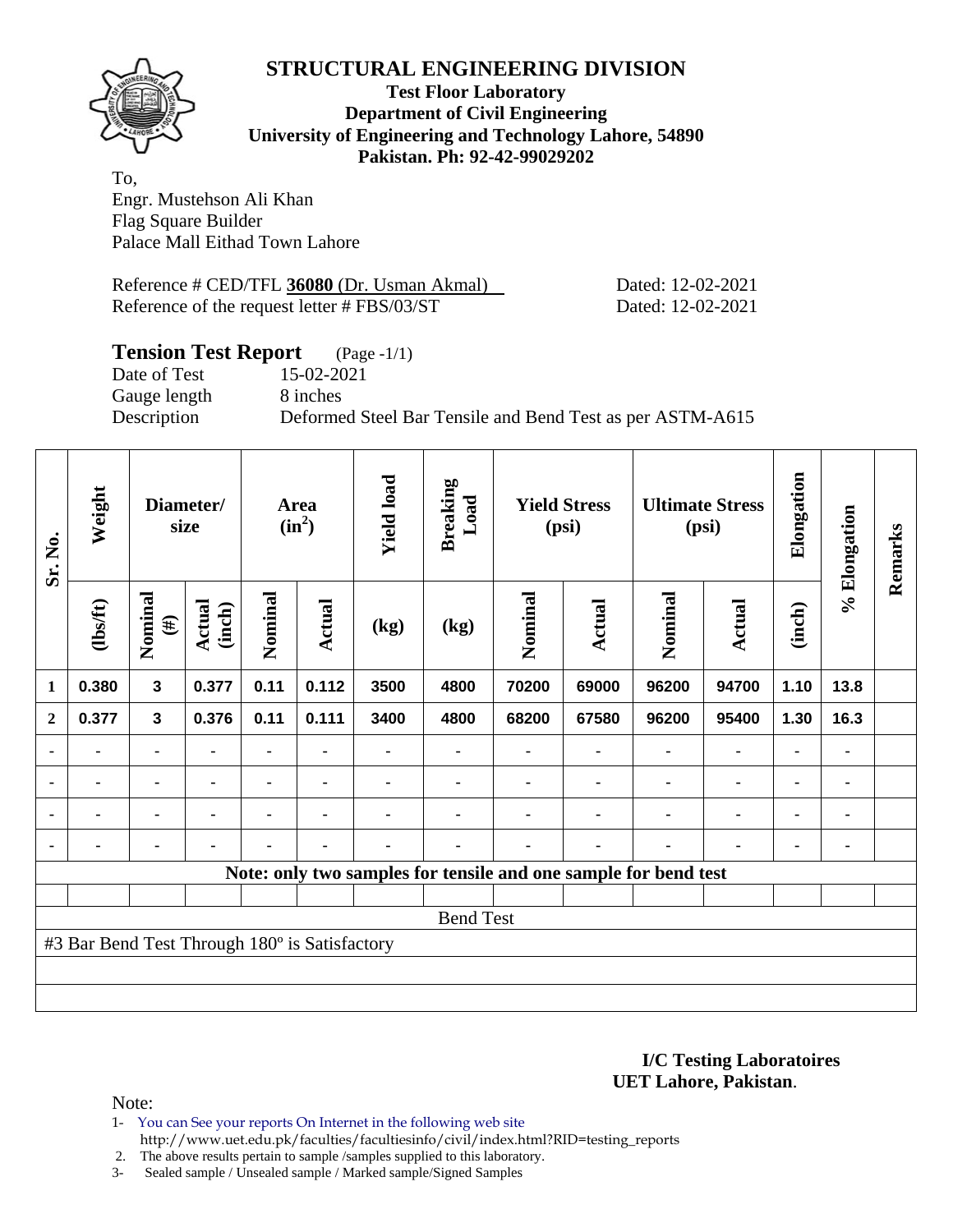

### **Test Floor Laboratory Department of Civil Engineering University of Engineering and Technology Lahore, 54890 Pakistan. Ph: 92-42-99029202**

To,

Authorized Represeventative/ Jr. Planning Engineer Techno Time Construction (Pvt) Ltd Widening/Improvement of Road from Khawajabad to Mocch City Length 4.00km in District Mianwali

Reference # CED/TFL **36083** (Dr. Qasim Khan) Dated: 15-02-2021 Reference of the request letter # TTC/LHR/UET/2021/1506 Dated: 14-02-2021

## **Tension Test Report** (Page – 1/2)

Date of Test 15-02-2021 Gauge length 640 mm Description Steel Strand Tensile Test as per ASTM A-416-94a

| Sr. No.                         | <b>Nominal</b><br><b>Diameter</b> | <b>Nominal</b><br>Weight | <b>Measured</b><br>weight | <b>Yield strength</b><br>clause $(6.3)$ |        | <b>Breaking</b><br>strength<br>clause $(6.2)$ |        | Modulus of<br>Elasticity<br>Young's<br>$\mathbf{G}$ . | % Elongation | Remarks / Coil No. |
|---------------------------------|-----------------------------------|--------------------------|---------------------------|-----------------------------------------|--------|-----------------------------------------------|--------|-------------------------------------------------------|--------------|--------------------|
|                                 | (mm)                              | (kg/km)                  | (kg/km)                   | (kg)                                    | (kN)   | (kg)                                          | (kN)   | GPa                                                   |              |                    |
| $\mathbf{1}$                    | 12.70<br>(1/2")                   | 775.0                    | 790.0                     | 17600                                   | 172.66 | 19100                                         | 187.37 | 199                                                   | >3.50        | XX                 |
|                                 |                                   |                          |                           |                                         |        |                                               |        |                                                       |              |                    |
|                                 | $\blacksquare$                    | $\blacksquare$           | ٠                         |                                         |        |                                               |        |                                                       |              |                    |
|                                 | $\blacksquare$                    | ٠                        |                           |                                         |        |                                               |        |                                                       |              |                    |
|                                 | $\blacksquare$                    |                          |                           |                                         |        |                                               |        |                                                       |              |                    |
|                                 | $\blacksquare$                    |                          |                           |                                         |        |                                               |        |                                                       |              |                    |
| <b>Only one sample for Test</b> |                                   |                          |                           |                                         |        |                                               |        |                                                       |              |                    |

Note:

1. Modulus of Elasticity is based on nominal steel area of the steel strand vide clause 13.3 of ASTM – A416a 2. Load versus percentage strain graphs are attached

> **I/C Testing Laboratoires UET Lahore, Pakistan**.

Note:

1- You can See your reports On Internet in the following web site http://www.uet.edu.pk/faculties/facultiesinfo/civil/index.html?RID=testing\_reports

2. The above results pertain to sample /samples supplied to this laboratory.